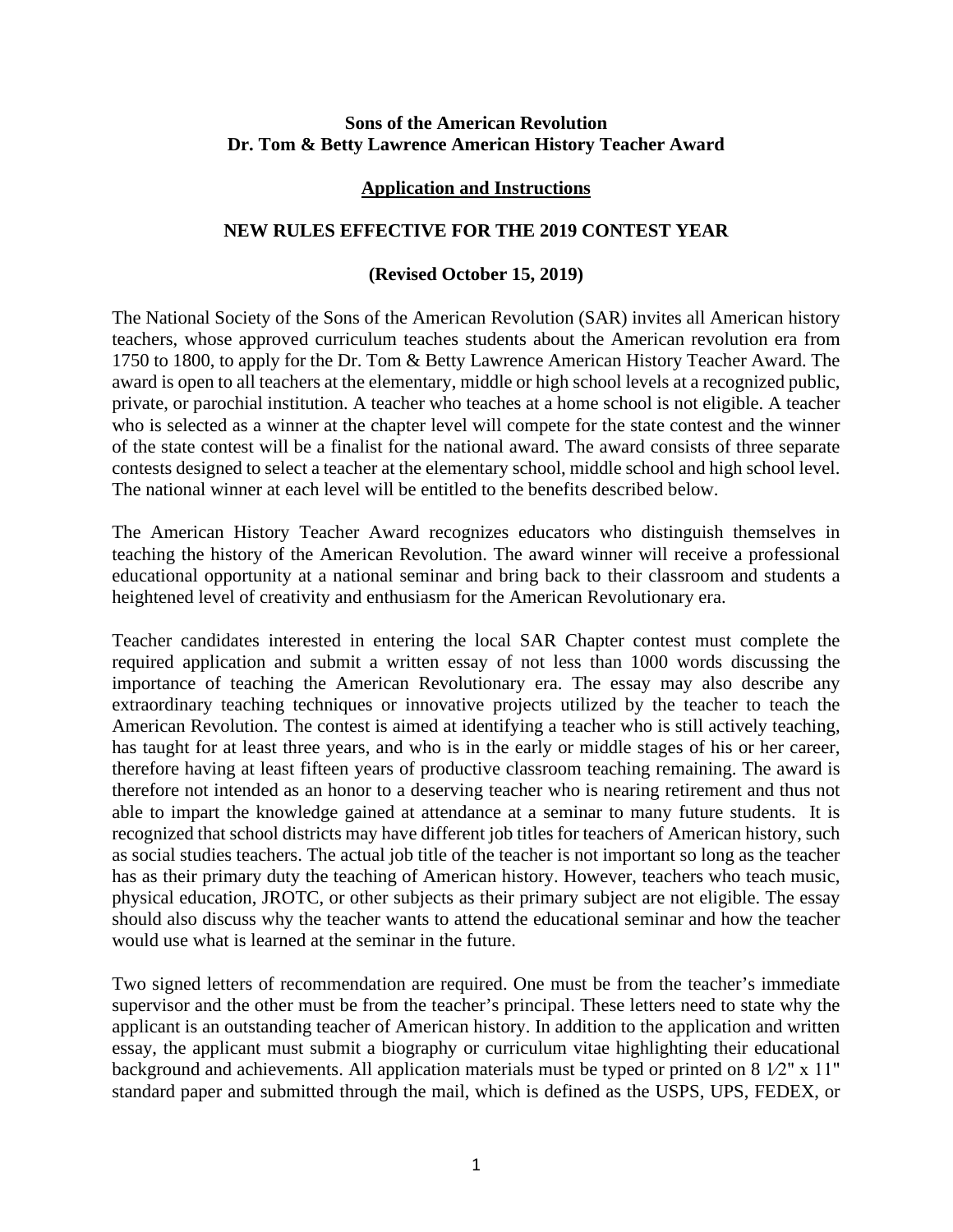similar delivery services. All original materials will remain the property of SAR. **Applications may not be submitted by e-mail**. Also where the application is handwritten, please make sure the writing is legible, particularly phone numbers and e-mail addresses.

The award is intended to be used for graduate-level educational programs in the American Revolution and is not redeemable for its monetary value. If the award winner is unable to attend an educational seminar during the year in which the award is presented, the winner may attend in a subsequent year. The winner must attend a seminar within 30 months after the award is announced or the award will be forfeited. In addition to providing tuition for a seminar the award will include a cash prize, a reimbursable credit for purchasing educational supplies and, for one winner, an invitation to attend an SAR National Congress to speak at the Youth Awards Luncheon. At the discretion of the SAR a winning teacher who was not invited to Congress may be invited to attend a Leadership Meeting in Louisville, KY. For a teacher invited to either Congress or a Leadership Meeting, their expenses will be paid up to a maximum reimbursement of \$1,000.00. Only a winning teacher who has attended a seminar is eligible to be invited to attend the National Congress or a Leadership Meeting.

Attendance at an American Revolution teacher seminar is a condition to receiving any other awards provided to a winner. Once the seminar is completed the winner will receive a \$500.00 cash prize, which is taxable. The winner will also receive a \$500.00 credit to purchase American Revolution educational supplies for the classroom and may be invited to attend the SAR National Congress to speak at the Youth Awards Luncheon, or a Leadership Meeting with expenses paid up to \$1,000.00 as part of the award.

The SAR Dr. Tom & Betty Lawrence American History Teacher Award will select a winning teacher at the elementary school level, a winning teacher at the middle school level and a winning teacher at the high school level. All three winners will receive an award that could be worth up to \$5,000.00. This includes a benefit of up to \$3,000.00 to attend teacher seminars, including tuition paid directly to the seminar and reimbursement of travel expenses and room and board where it is not included as part of the tuition. It also includes a \$500.00 cash prize for which the SAR will issue an IRS Form 1099. It will include a reimbursable credit of \$500.00 for the teacher to buy American Revolution educational supplies for the classroom. Finally, if the teacher is invited to attend an SAR National Congress or Leadership Meeting, he or she will be reimbursed up to \$1,000.00 for expenses related to the trip.

## **In any contest year the SAR reserves the right not to select a winner in a particular school level if, in the opinion of the judges, the applicants do not meet the selection criteria.**

**Completed applications should be submitted to the local SAR Chapter and the Chapter winners submitted to the State Society. Each State Society may determine its own deadlines, but the applications from State Society winners for a contest year must be received by the SAR Director of Education no later than February 10 of the year immediately subsequent to the contest year for which the award is presented. For example, teachers who are selected by the state society as winners for the 2019 contest year must have their applications received by the SAR Director of Education by February 10, 2020.**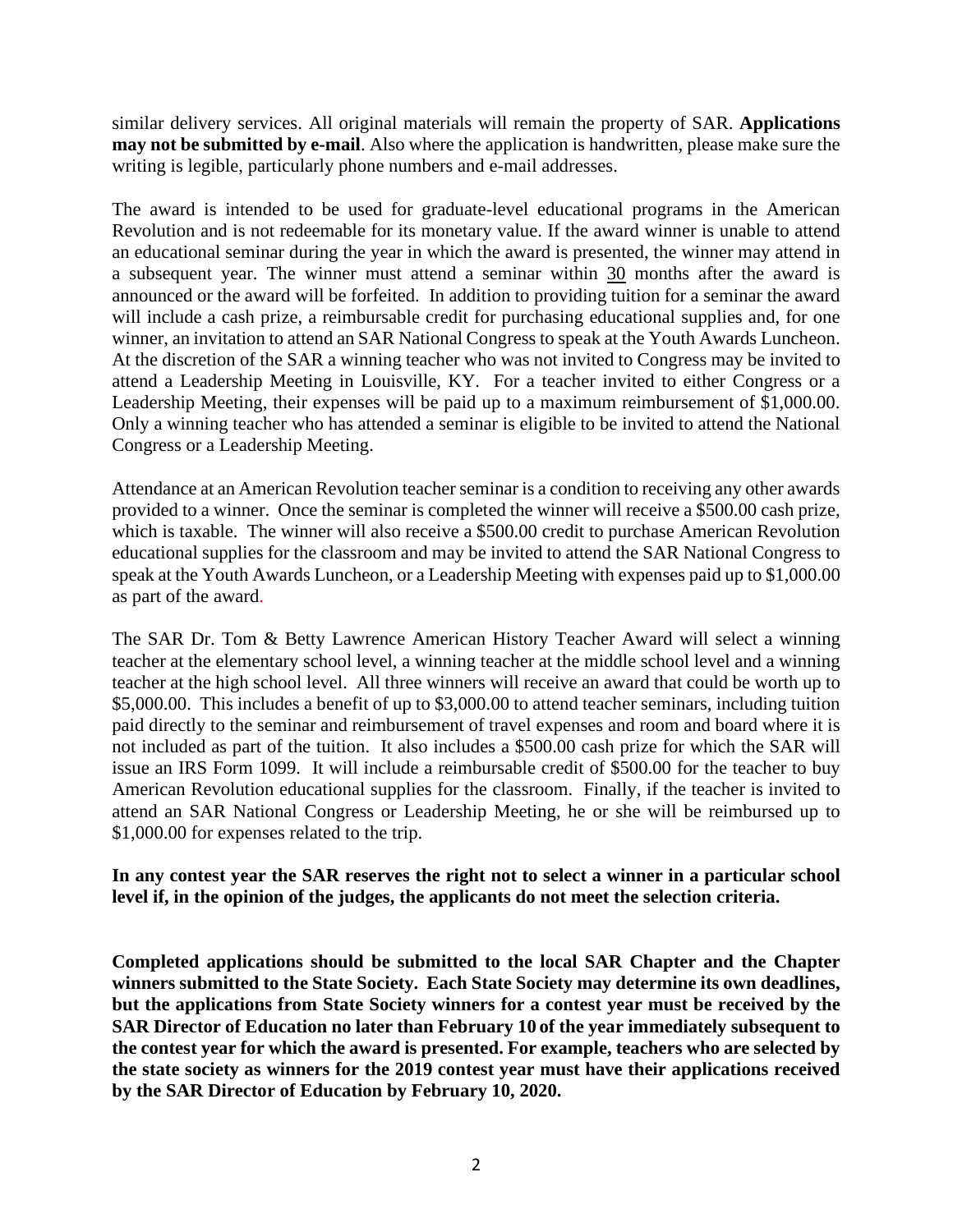1) All American History Teacher Award applicants must complete and include the following information and attach it with the application form:

 a) An essay of a minimum of 1000 words, discussing the importance of teaching the American Revolution and providing details of any extraordinary teaching techniques or innovative projects utilized to teach the American Revolution. The essay should also discuss why the applicant wants to attend the Freedoms Foundation, Colonial Williamsburg, Jefferson Seminar, or the SAR Annual Conference on the American Revolution, and how the teacher would use what is learned at this summer workshop in future classes.

 b) Curriculum vitae highlighting the applicant's educational and professional background. This should include any education-related awards or recognition received. The applicant may also include any community organizations in which he or she is involved, and any awards or recognition received from those organizations. Activities in which the applicant has participated since he or she began his or her professional career will be particularly useful to the judges.

 c) Statement of whether the applicant has students who have participated in any other SAR Youth Contests such as the Elementary School Poster Contest, the Middle School Brochure Contest, the Essay Contest, the Oration Contest, the JROTC Contest or the Eagle Scout Contest. If the applicant has encouraged students who have participated then the application should only include those students participating in a contest in the current school year and the statement should include the number of students who participated and in which contests they participated.

 d) Include signed letters of recommendation from the applicant's supervisor and principal stating why the applicant is qualified for this award. Additionally, other letters of recommendation from those who have firsthand knowledge of the applicant's teaching techniques may also be submitted.

 e) Applicants will submit a photograph with their application, which may be used by the SAR to publicize the contest winner. The photograph must be at least 5 inches by 7 inches and will not be returned.

 f) A signed and dated "Release & Discharge of Responsibility Form" must be submitted with the application.

g) All application materials shall be submitted on  $81/2$ " x 11" standard paper and submitted by mail through the U.S. Postal Service, Fed Ex, UPS, or equivalent delivery service.

2) Applicants in this contest agree that the interpretation of the rules and decisions by the judges and the SAR shall govern without exception.

3) Applicants agree that they will submit a report of their attendance at a workshop/seminar to the SAR no later than 30 days following the completion, discussing their experience and how they will utilize that in their classroom. The winning applicant also agrees he or she will be available, scheduling permitting, to attend an annual SAR Congress or Leadership Meeting to report on his or her experience. It is understood that if the SAR extends an invitation to the winner to attend,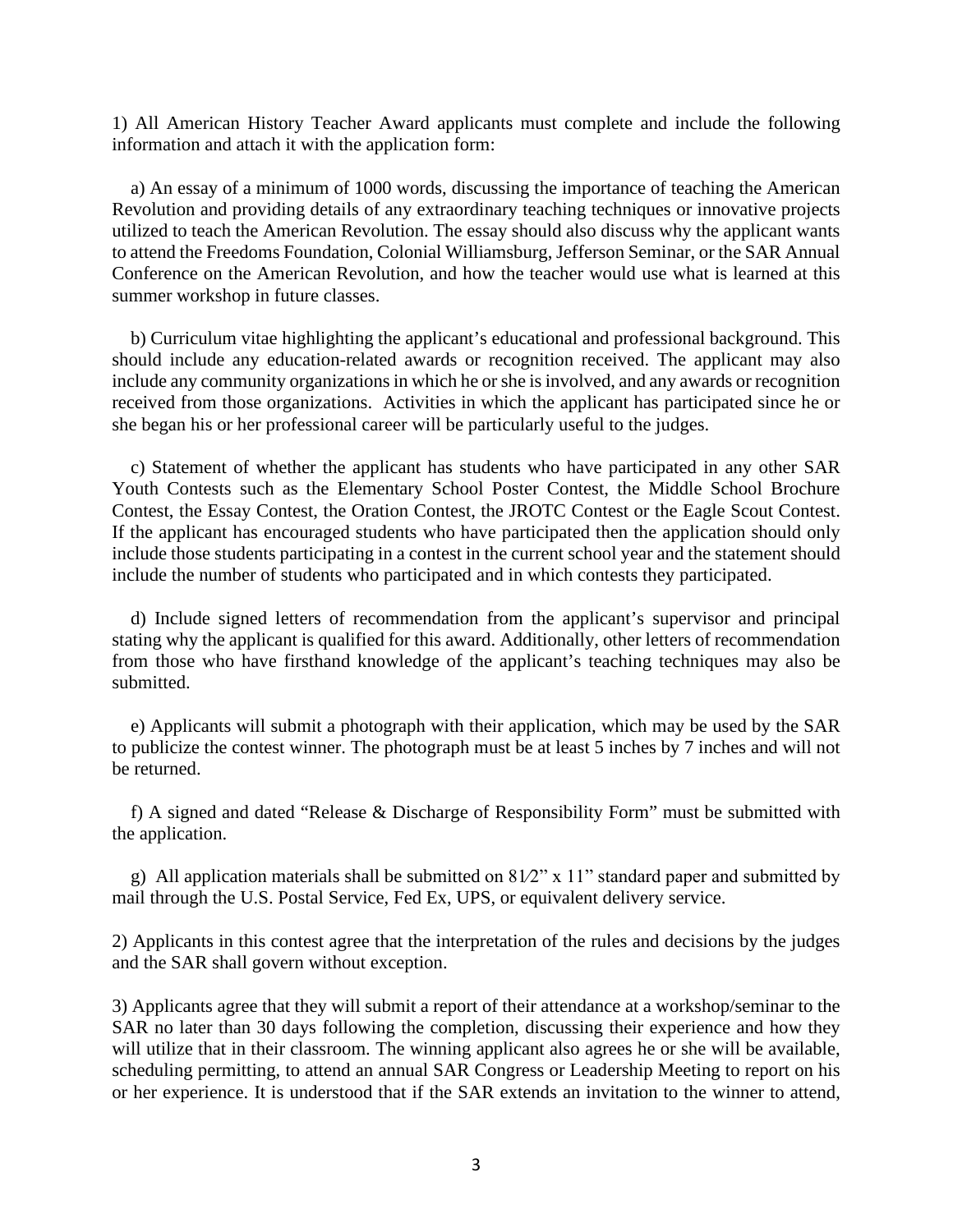that the winner's travel and lodging expenses will be paid by SAR, subject to the reimbursement guidelines of this award.

4) This award is specifically for graduate programs in the American Revolution and not redeemable for its monetary value. If the award winner is unable to attend an educational seminar during the year in which the award is presented, the winner may attend in a subsequent year. The winner must attend a seminar within 30 months after the award is announced, or the award will be forfeited.

5) All winners will be sent a form explaining the expense reimbursement rules along with an expense claim form. It will also include information about contacting the approved seminars. Additionally, it will include reimbursement guidelines as to acceptable classroom supplies and educational materials.

6) Any winner is not eligible to participate in subsequent contests. Although no teacher may win a second award, unsuccessful applicants may continue to apply for subsequent contests.

7) An applicant must submit an application for this award through the SAR Chapter and State Society in which the school campus is located and where the teacher is employed. The teacher may live in an adjoining state, but the application must be submitted through the State Society where the school campus is located.

To locate your nearest SAR Chapter please go to: [https://www.sar.org/meet-sar/become-a](https://www.sar.org/meet-sar/become-a-member/find-your-chapter)[member/find-your-chapter](https://www.sar.org/meet-sar/become-a-member/find-your-chapter)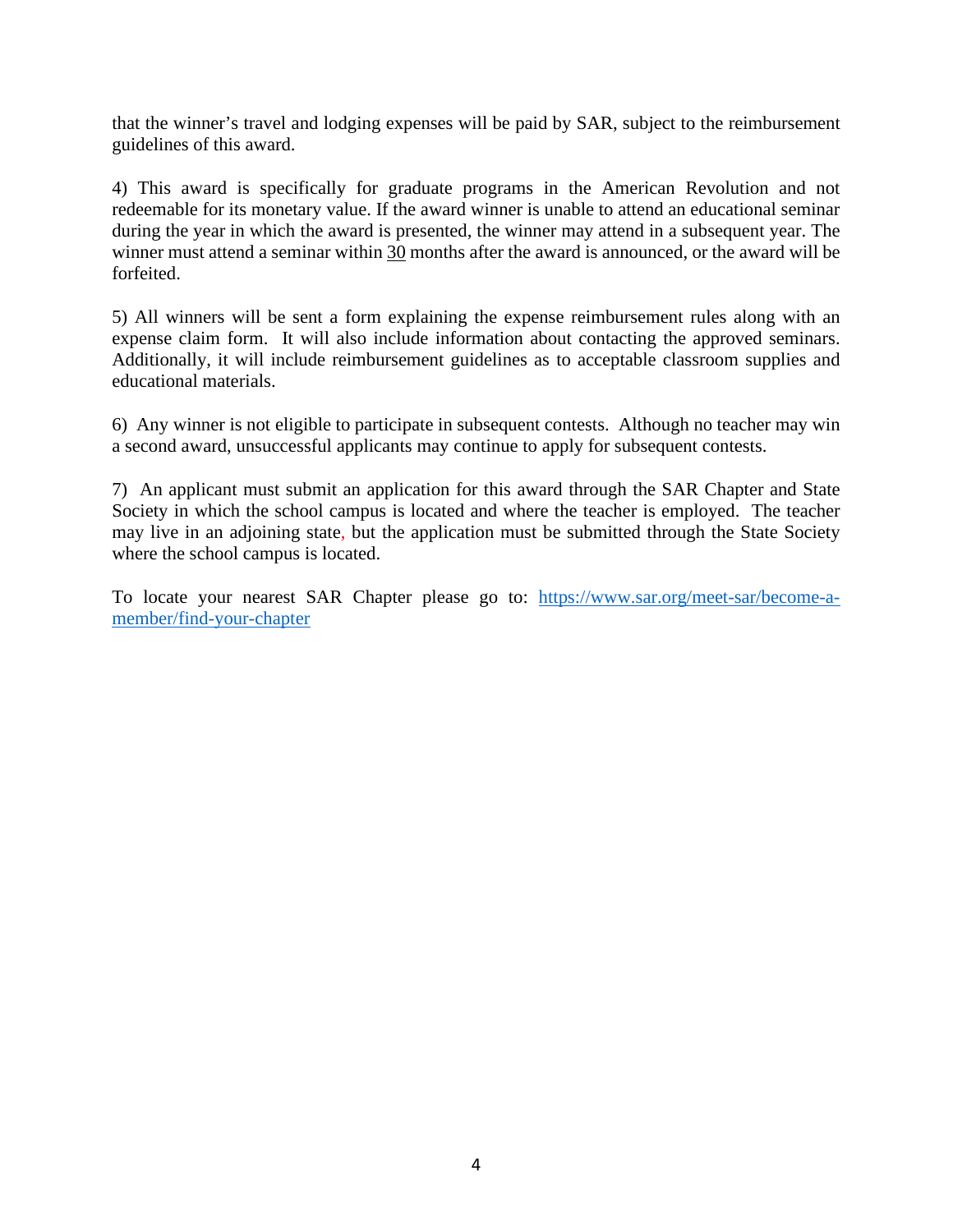## **Sons of the American Revolution Dr. Tom & Betty Lawrence American History Teacher Award**

## **Application Form**

**I am applying for the American History Teacher Award for the following school level: (Only one level may be checked)**



**Elementary School**

**Middle School**

## **Professional Information**

**High School** 

How many years have you taught American history? How many more years do you anticipate teaching American history? Please list any higher education degrees attained (include institutions, year degree granted, and degree attained): Do you have any special certifications?

**Current Teaching Assignment** 

Present School Position: Grade Level(s) Taught: School Mailing Address: City:  $\qquad \qquad$  State:  $\qquad \qquad$  Zip Code: School District:

# **Applicant Contact Information:**

**Home Mailing Address:**

**E-mail Address:** 

**Telephone Numbers:**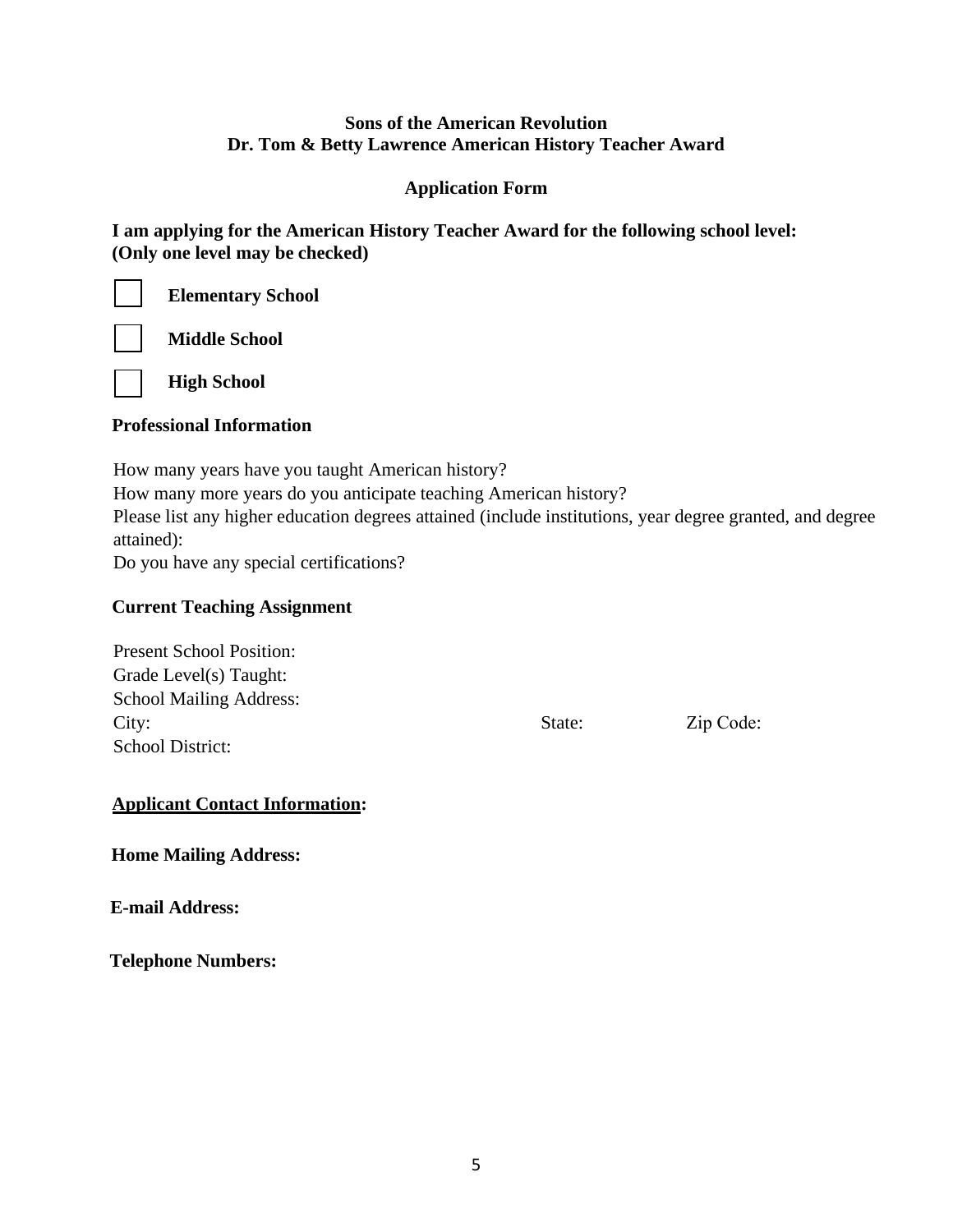## **Application Endorsement**

### **Release & Discharge of Responsibility Form**

I, have been nominated by the SAR for the Dr. Tom & Betty Lawrence American History Teacher Award.

Should I be selected as the winner, I hereby release and discharge the National Society of the Sons of the American Revolution, its trustees, officers, other officials and selection committee members from any and all, whatsoever and howsoever arising, liability, damage, injury, and/or responsibility by reason of my participation in the program.

The consideration for the "Release & Discharge of Liability" is said Society providing the opportunity to compete for an award.

I agree to provide my Social Security Number upon request.

I agree to physically sign this document.

I agree to allow the SAR to publicize my name as a winner including news releases and on the SAR website. I also agree to allow the SAR to put my name, application essay, and the essay submitted after completion of the seminar on the SAR website.

I agree that this "Release & Discharge of Liability" will cover and include liability under the same terms and conditions above stated for all aspects of this competition.

| Signature of Applicant:  | Date: |
|--------------------------|-------|
| Signature of Supervisor: | Date: |
| Title of Supervisor:     |       |
| Signature of Principal:  | Date: |
| Signature of Applicant:  | Date: |